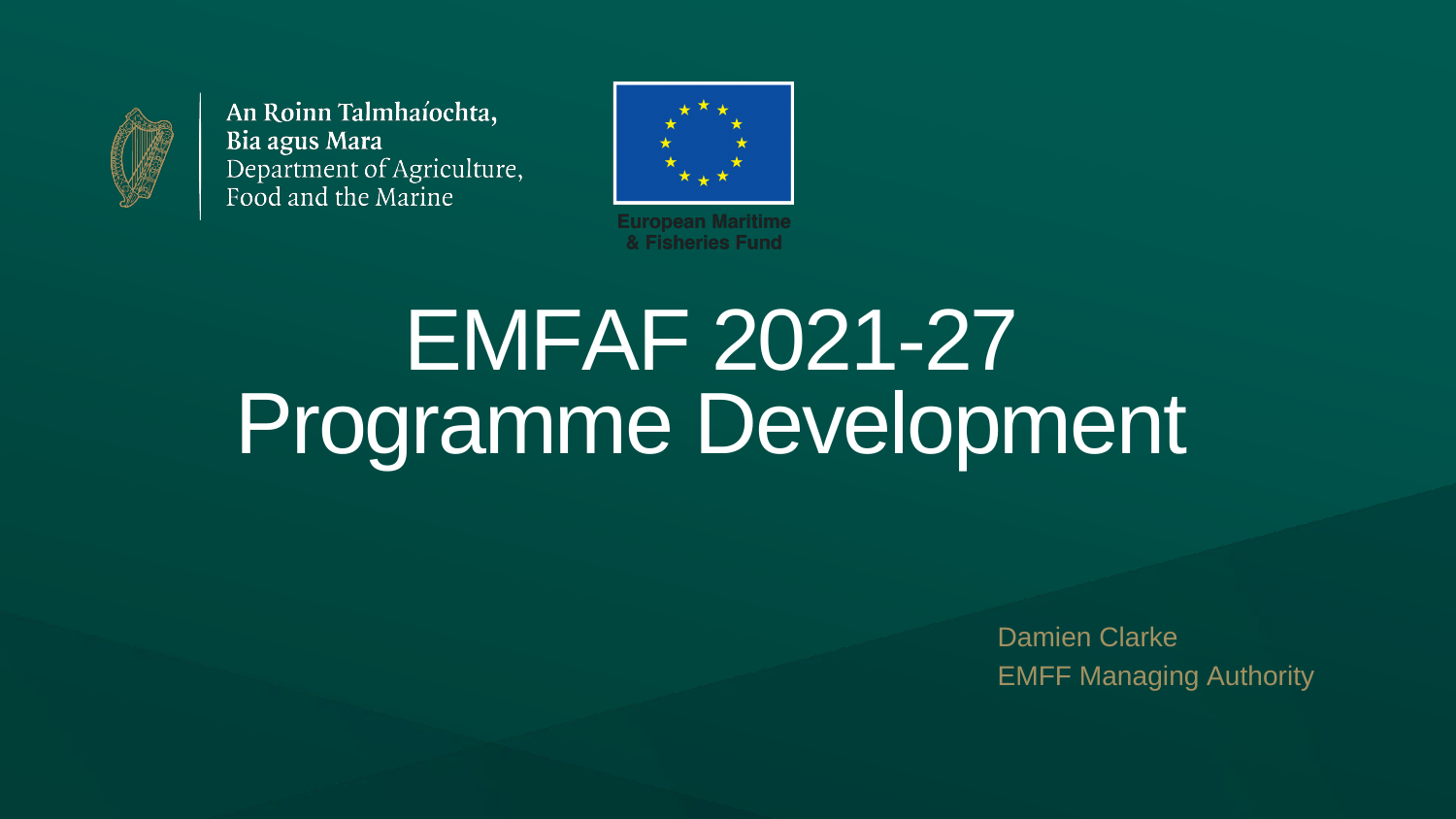#### **Legislative Proposal - Timeline of events**

**Commission** proposal published June 2018

European Parliament adopted its position in first reading on 4<sup>th</sup> April 2019

**Trilogues** between Council, Parliament & Commission

Council Working Party developed Presidency Compromise text May 2019



An Roinn Talmhaíochta, Bia agus Mara Department of Agriculture, Food and the Marine

Partial General Approach for approval by Council of Ministers June 2019

Adoption Summer 2020 ??



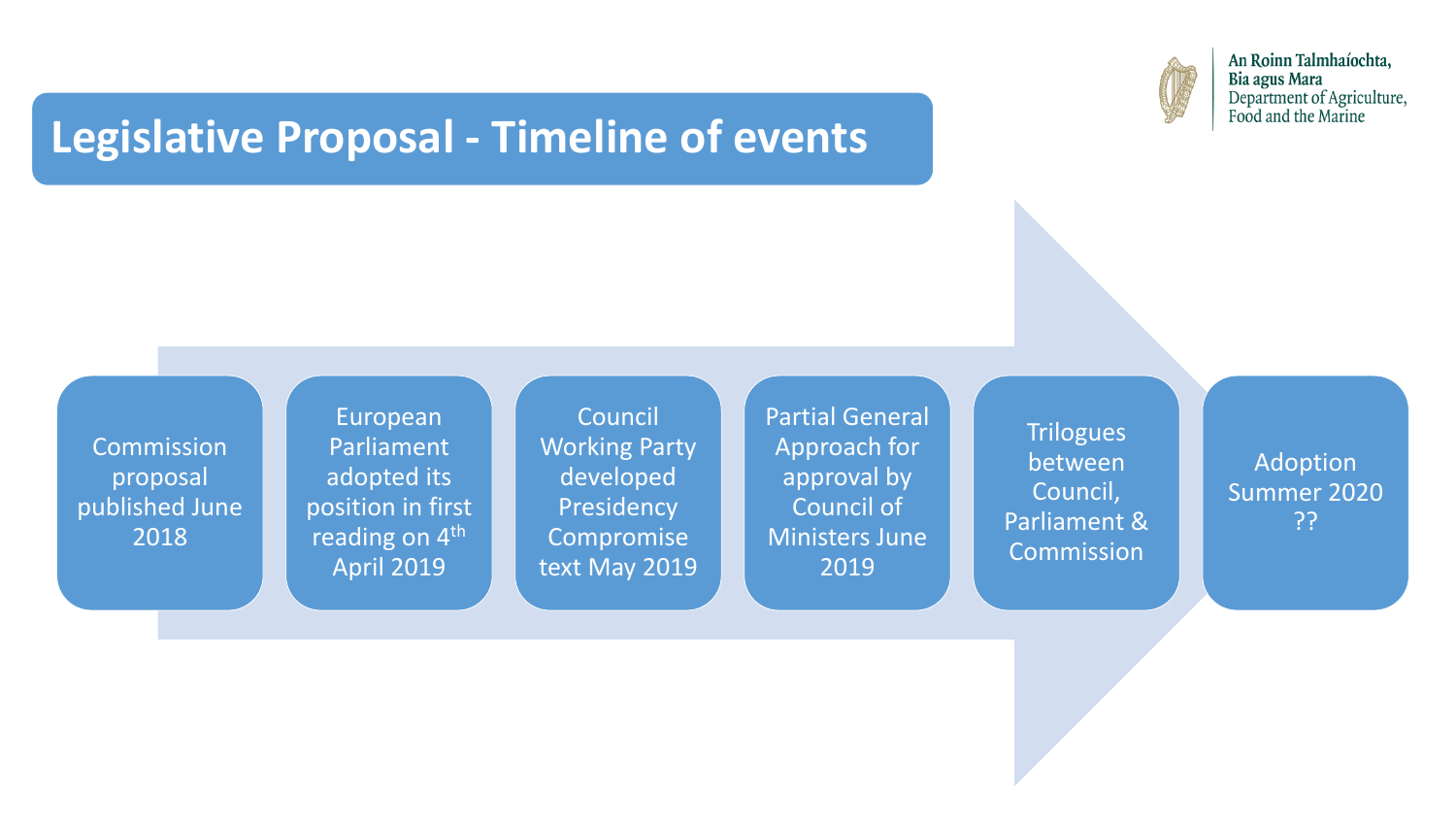•Commission Proposal allocates €142m to Ireland. 2014-20 was €147m, i.e. a reduction of 3.5%. •Overall Programme size depends on Cofinancing rates agreed. The 2014-20 Programme was a blend averaging 60:40.



An Roinn Talmhaíochta, Bia agus Mara Department of Agriculture, Food and the Marine



### **Financial**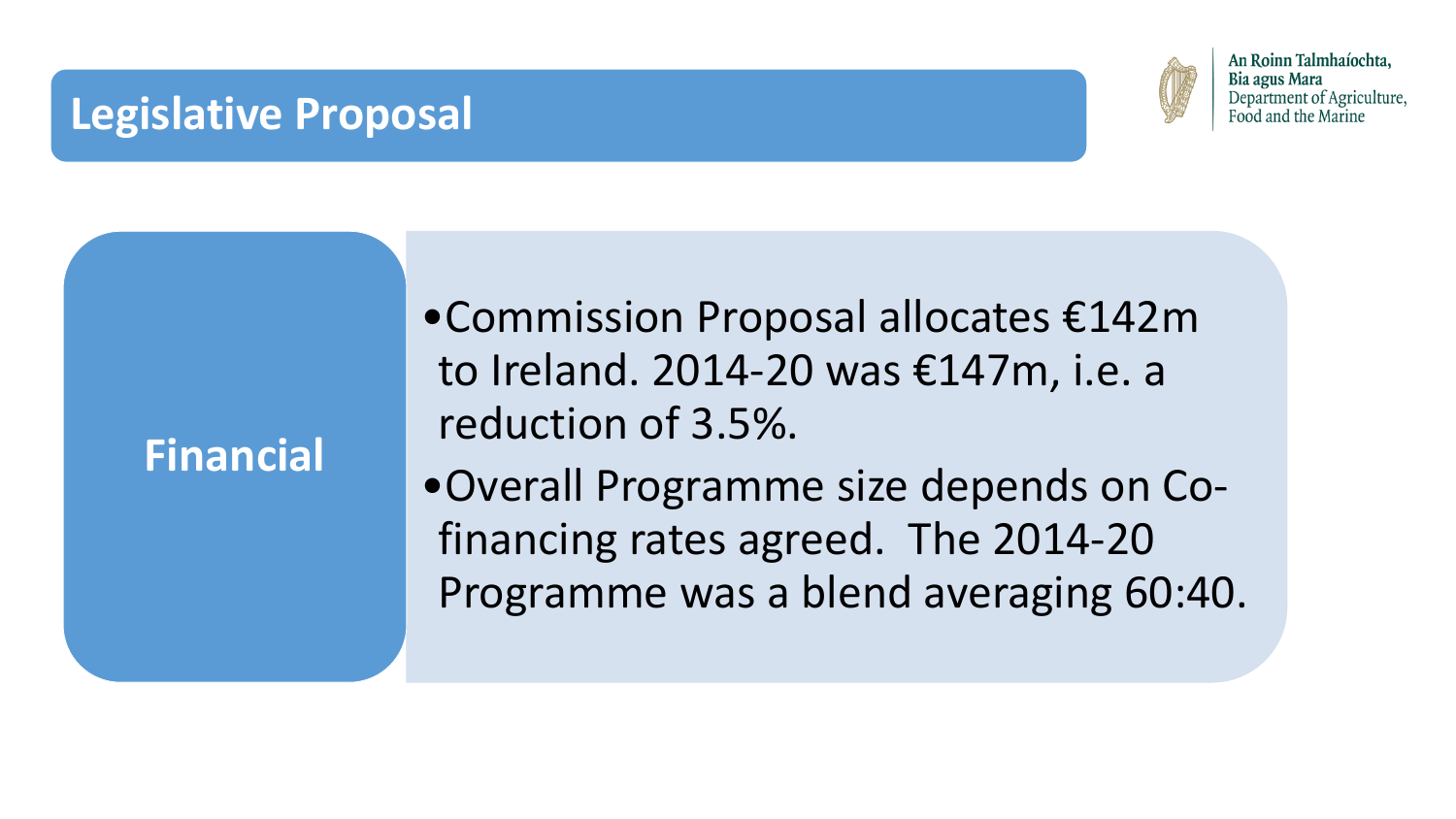- •Commission Proposal simplifies rules.
- •Council negotiations from Simple to Simpler.
- •Few Measures specified.
- •Regulation states what cannot be aided. What can be aided with T&Cs



An Roinn Talmhaíochta, Bia agus Mara Department of Agriculture, Food and the Marine



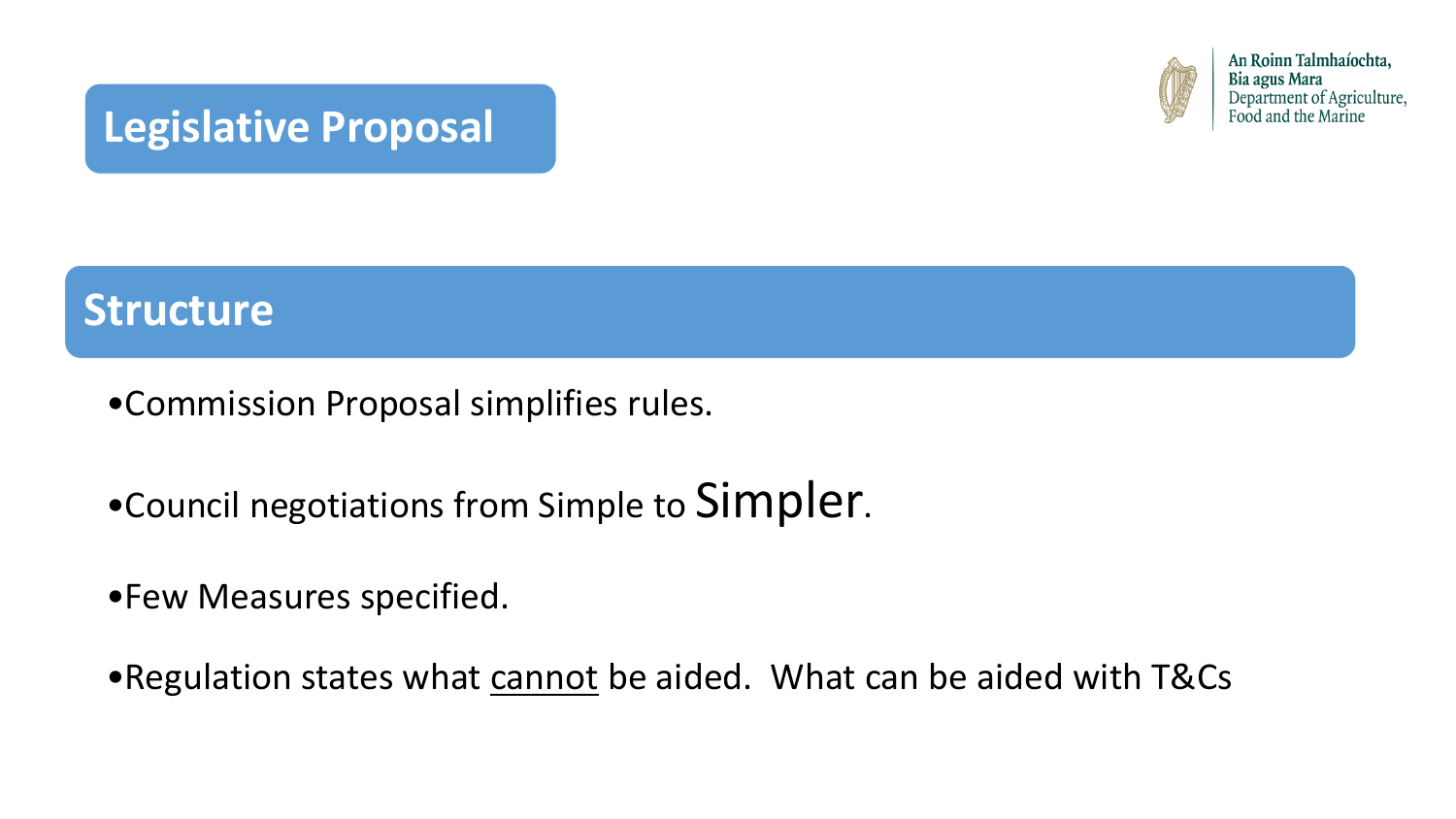

•Enhanced focus on SSCF

- •Commission to examine Programmes for contribution to:
	- •conservation and restoration of marine ecosystems
	- •reduction of marine litter,
	- •climate change mitigation and adaptation.
- •Probable changes to some maximum aid rates.



An Roinn Talmhaíochta, Bia agus Mara Department of Agriculture, Food and the Marine

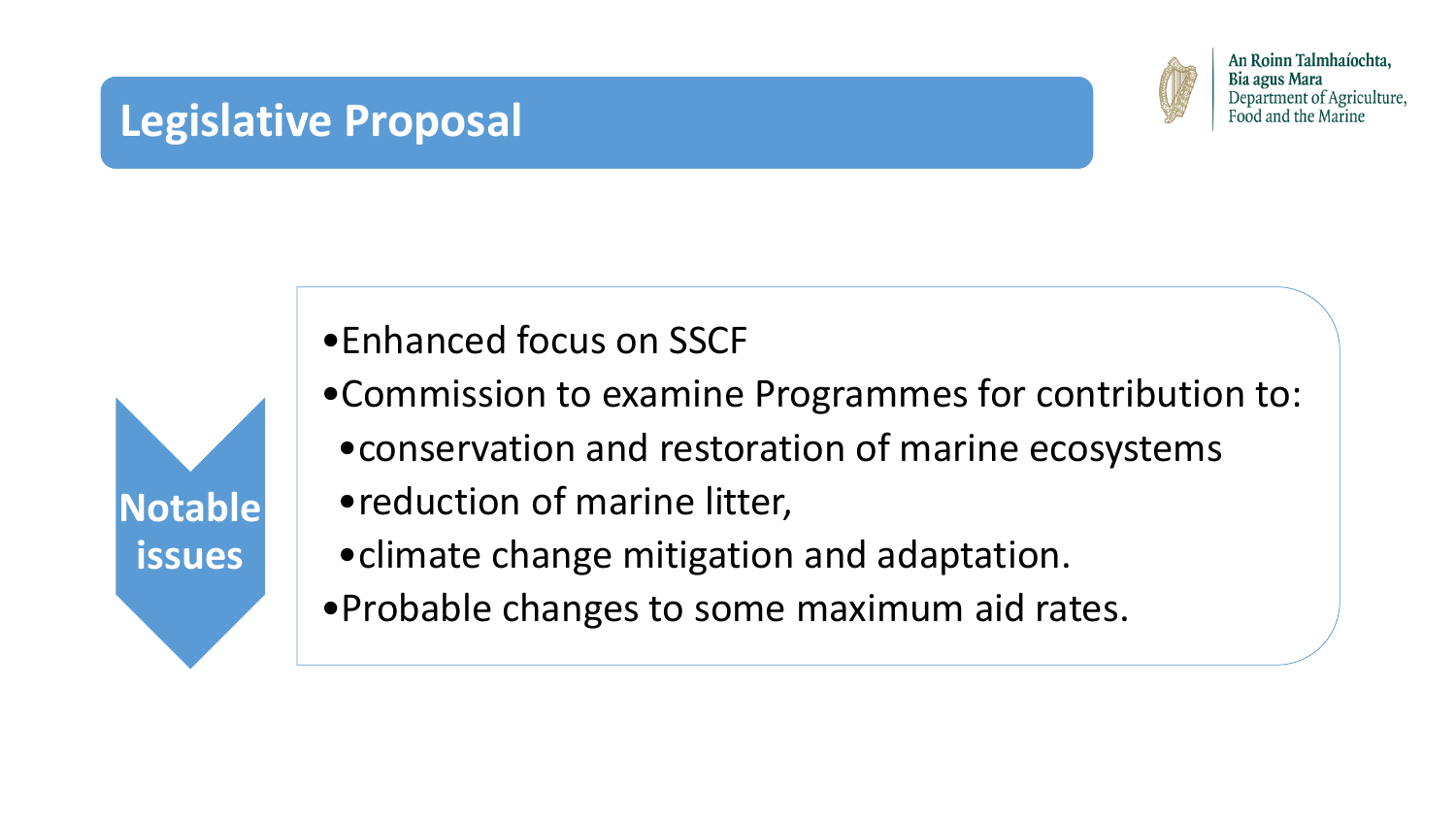### **EMFAF Priorities**

- •Fostering Sustainable Fisheries. Conservation of aquatic biological resources.
- •Fostering Sustainable Aquaculture, Processing & Marketing
- •Enabling Blue Growth. Development of coastal communities (CLLD).
- & Sustainably Managed Seas



An Roinn Talmhaíochta, Bia agus Mara Department of Agriculture, Food and the Marine

•Strengthening International Ocean Governance. Enabling Safe Secure Clean

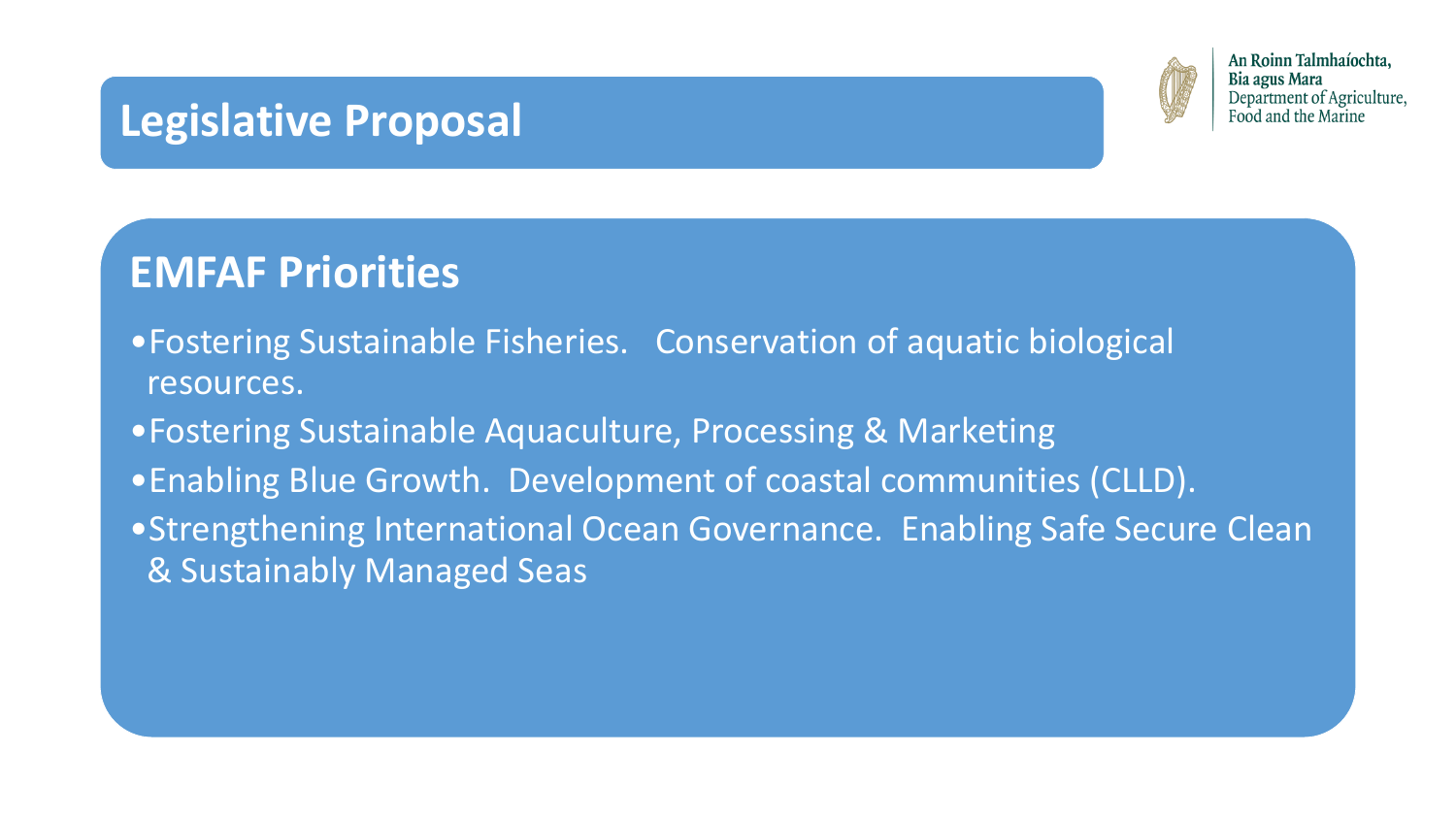## **Legislative Proposal - What can be aided?**

Landing **Obligation** 

# EMFAF 2021-27

#### Innovation

Capital Investment

Marketing

Skills



Climate Change



An Roinn Talmhaíochta, Bia agus Mara Department of Agriculture,<br>Food and the Marine

#### Biodiversity

#### Natura 2000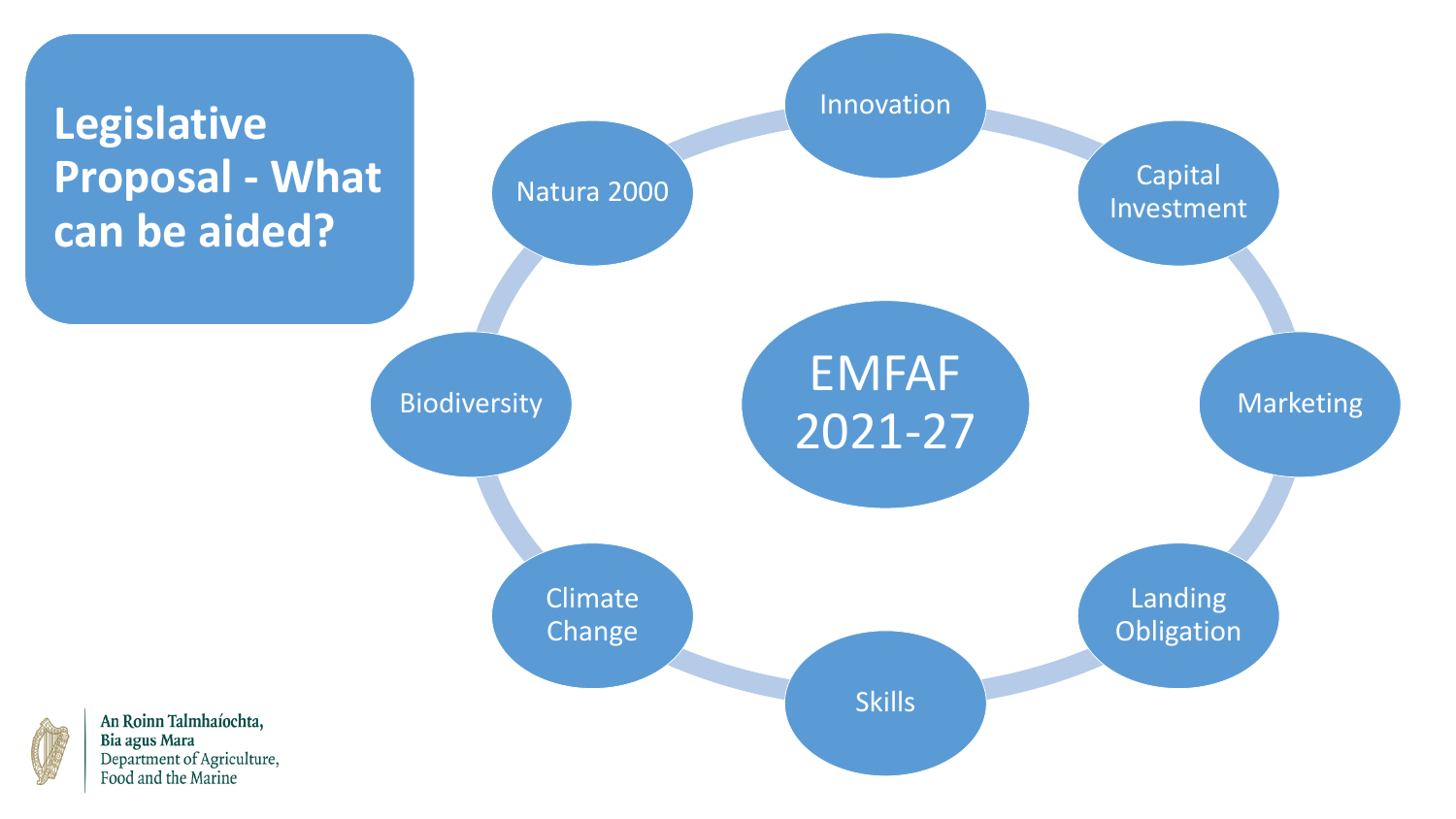

Assess **SSCF** 



An Roinn Talmhaíochta, Bia agus Mara<br>Department of Agriculture,<br>Food and the Marine

**Commission** Sea-Basin Analysis

Assess

Draft **Intervention** Logic

Draft **Outline** Programme

SEA / AA

Final Public Consultation





### **Programme Development**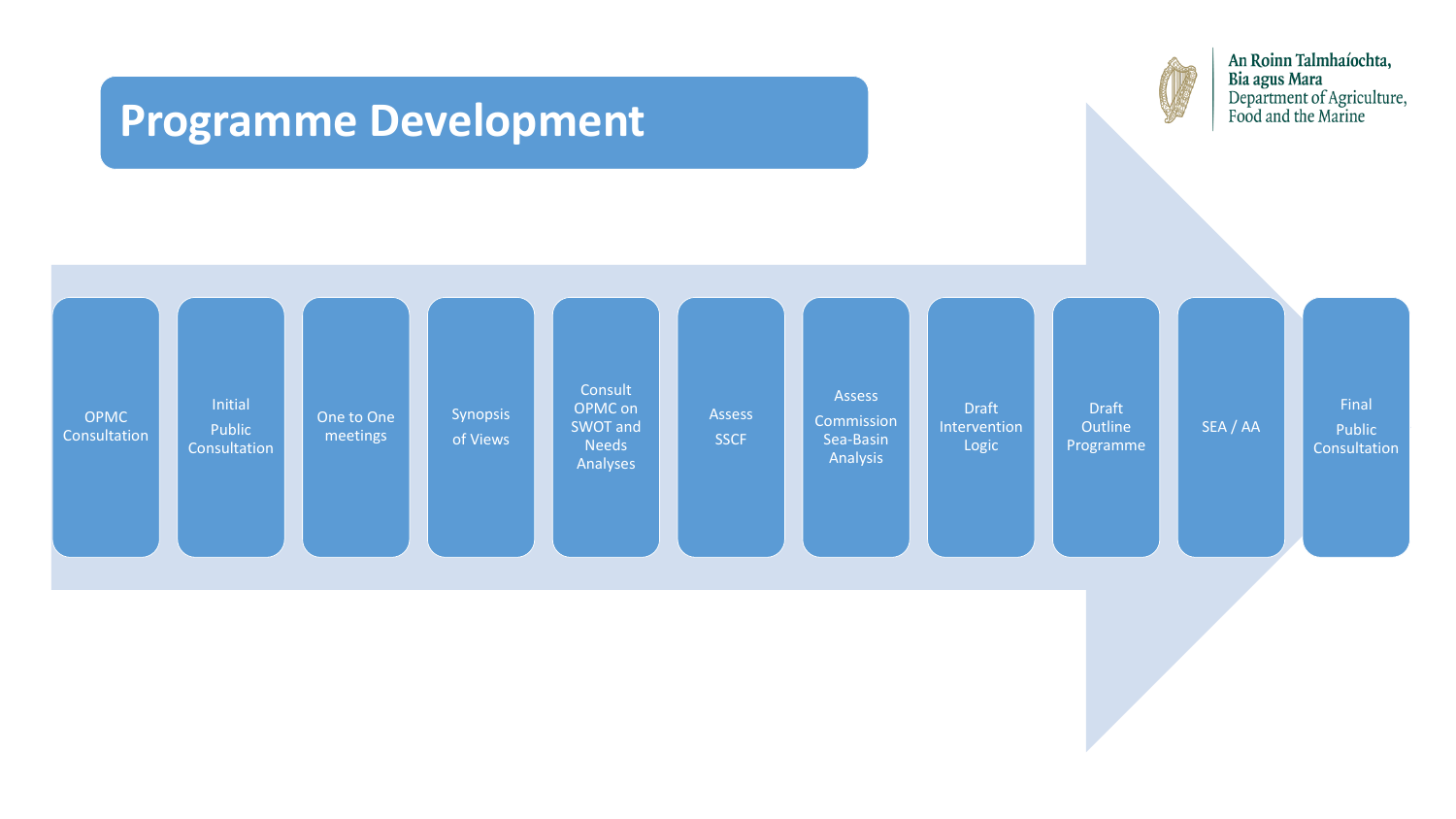# OPMC Debate SWOT / Needs





•What are the new or emerging issues likely to face the sector in the

•What new opportunities should be exploited?

- period 2021-27
- •What has weakened?
- •What new emerging threats?
- 
- Programme?
- work?

•What are the priorities for investment? Do they differ for next

•What scheme / investment has not worked, why and how to make it



**Purpose** Kick-start debate

Inform stakeholder submissions